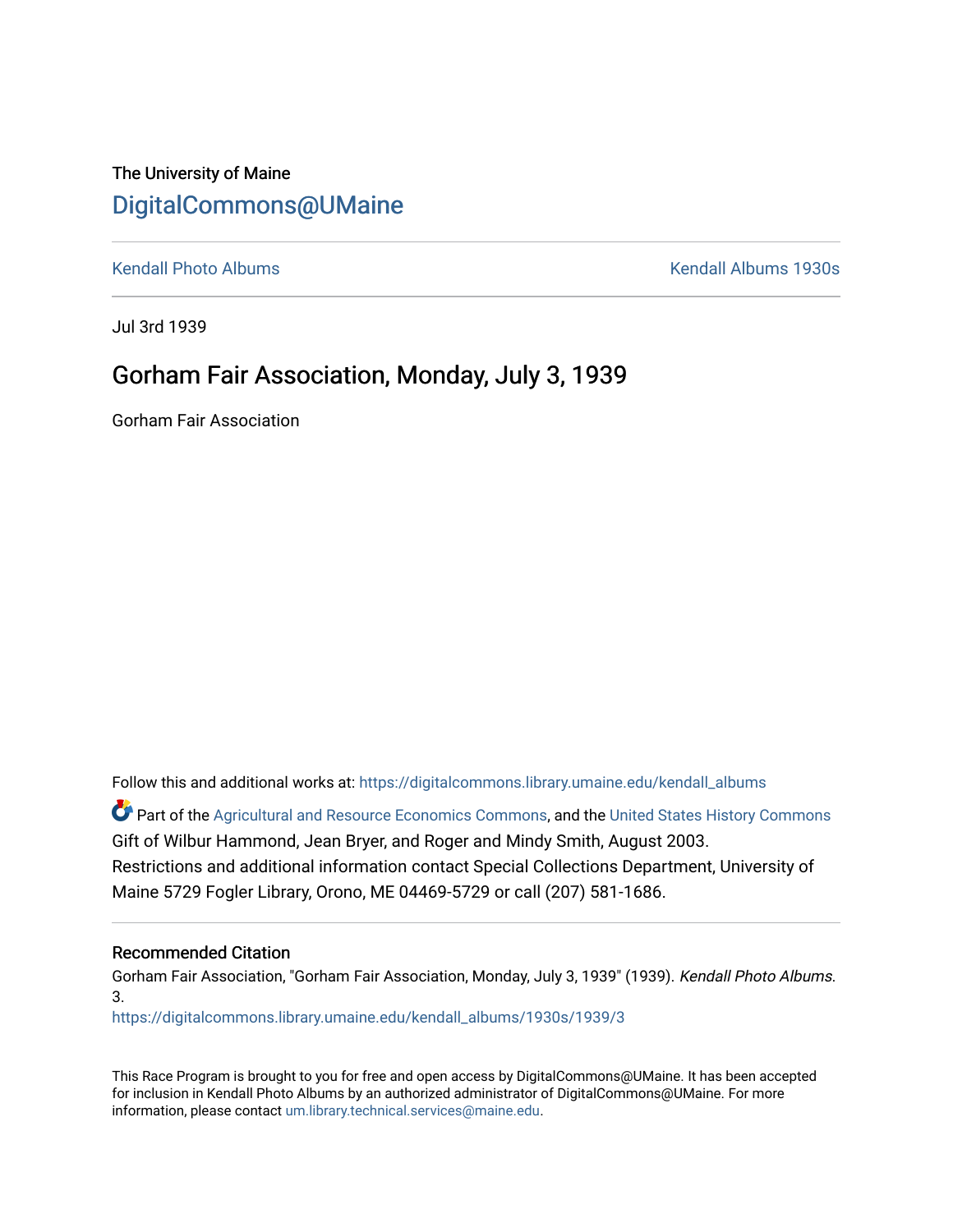# **GORHAM**

28

**FAIR ASSOCIATION GORHAM, MAINE**

**MONDAY, JULY 3, 1939**

### RACE OFFICIALS

Starting Judge Harry McKenny Presiding Judge Dr. John A. Stevens Secretary Dr. H. S. Irish Mutuels Director Frank R. Witman Race Steward Walter Gibbons Race Com. Chairman Miles B. Mank

### DAILY DOUBLE

| <b>FIRST HALF</b> | <b>SECOND HAL</b>  |
|-------------------|--------------------|
| 1 Henry C.        | 1 Raymond J.       |
| 2 Harvest High    | 2 Guy Brooke       |
| 3 Nelson Glow     | 3 Jeff Penn        |
| 4 Goldie Express  | 4 Hollyrood Bergen |
| 5 Ed. Jr.         | 5 Dora Hal         |
| 6 Pal-O-Mine Jr.  | 6 Irish McGuire    |
| 7 Hal Volo        |                    |
|                   |                    |
|                   |                    |

| FIRST HALF       | <b>SECOND HALF</b> |
|------------------|--------------------|
| $nryC$ .         | 1 Raymond J.       |
| rvest High       | 2 Guy Brooke       |
| <b>Ison Glow</b> | 3 Jeff Penn        |
| die Express      | 4 Hollyrood Bergen |
| Jr.              | 5 Dora Hal         |
| $-0$ -Mine Jr.   | 6 Irish McGuire    |
| l Volo           |                    |

PARI-MUTUEL BETTING Operated under the Supervision of MAINE STATE RACING COMMISSION

Mutuel Windows Open, 1:00 P. M. Post Time, 2:00 P. M.

## **Price 15 cents**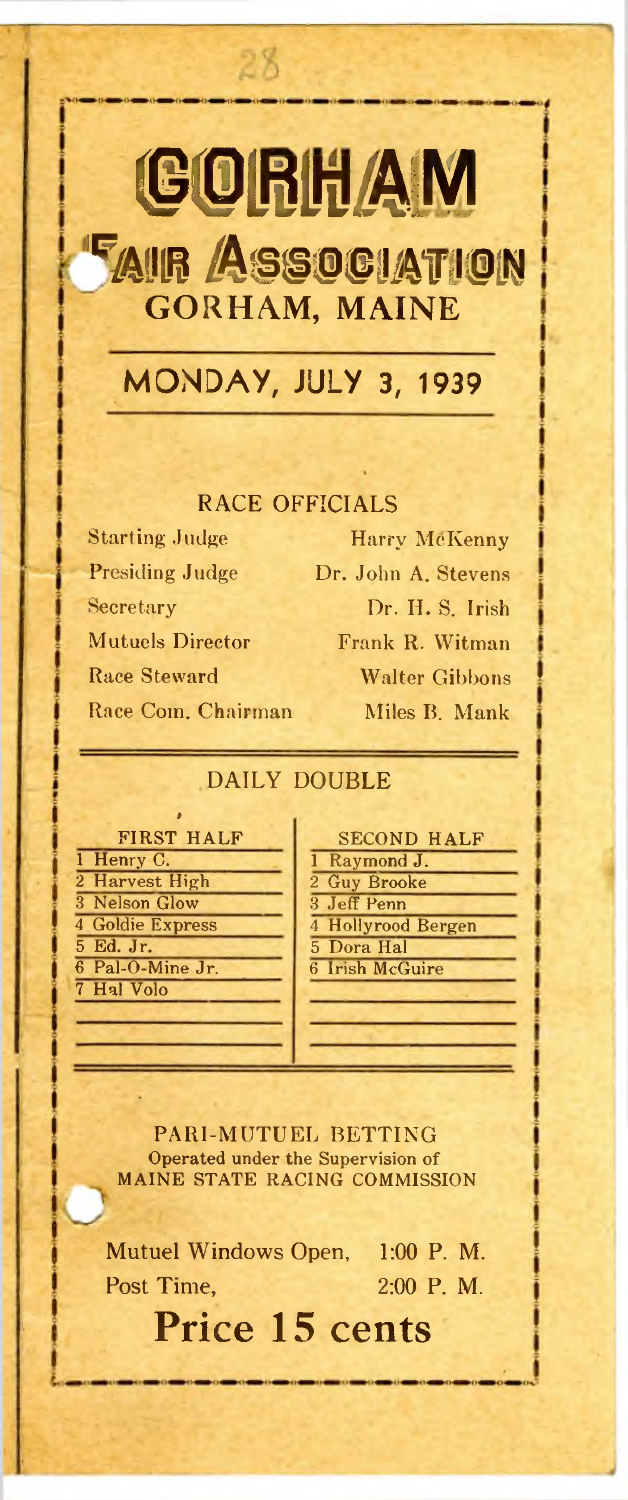|        | 1st RACE                                                                  |
|--------|---------------------------------------------------------------------------|
|        | <b>First Half Daily Double</b>                                            |
|        | 2.17 Trot<br>Purse \$60.00                                                |
|        |                                                                           |
| Mutuel | POST and<br><b>DRIVERS</b> and                                            |
| No.    | $16\frac{1}{2}$<br>ARM NO.<br><b>COLORS</b>                               |
|        | Henry C. b.g.<br>Сh                                                       |
| 2742   | l<br>by Luzerne<br>Gold-Brown<br>Church Bros., Cambridge, N.Y.            |
|        | Hall<br>Harvest High br.g.                                                |
| 2743   | $\overline{2}$<br>by Highland Scott<br>Brown-Red                          |
|        | Mrs. Gross, Auburn, Maine                                                 |
| 2744   | Nelson Glow b.g.<br>Rodney<br>$\bf{3}$<br>by After Glow<br>Red            |
|        | Chas. J. McKee, Concord, Mass.                                            |
|        | Carney<br>Goldie Express b m.                                             |
| 2745   | 4<br>by Calumet Climatic<br>Green<br>Frank Burke, Newburyport, Mass.      |
|        | Ed. Jr. b.g.<br><b>Aforgan</b>                                            |
| 2746   | 5<br>Green-Gold<br>by Guy Richards<br>Eastman<br>D. Eastman, Cornish, Me. |
|        | L Phalen<br>Pal O-Mine Jr. b.g.                                           |
| 2747   | 6<br>by Pal-O-Mine                                                        |
|        | A. Allen, Lewiston, Maine                                                 |
| 2748   | Muckle<br>Hal Volo ch.g.<br>by Dillon Volo<br>Green-Gold                  |
|        | Fitzpatrick & Igoe, Spencer, Mass.                                        |
| o o    | 2nd RACE                                                                  |
| o o    |                                                                           |
|        | Second Half Daily Double 40                                               |
|        | Classified Pace   2 Purse \$60.00                                         |
|        | Church<br>Raymond J. blk.g.                                               |
| 2749   | Brown-Gold<br>by Luzerne<br>д                                             |
|        | Church Bros., Cambridge, N.Y.                                             |
| 2750   | <b>Broderick</b><br>Guy Brooke ch.g.<br>2<br>Blue<br>by Bright Guy        |
|        | Geo. Yance,                                                               |
|        | Phalen<br>Jeff Penn b g<br>3<br><b>Blue-White</b>                         |
| 2751   | by Truax<br>J. Phalen, New Market, N. H.                                  |
|        | D<br>Hollyrood Bergen b.g                                                 |
| 2752   | 4<br>Maroon<br>by Hollyrood Bob<br>J. Duffy, Pascoag, R.I.                |
|        | Marvin<br>Dora Hal b.m.                                                   |
| 2753   | 5<br>Green<br>by Wayne Hal                                                |
|        | Marvin & Son, Bridgewater, Mass.                                          |
| 2754   | Irish McGuire br.h.<br>6<br>by Laurel Hall                                |
|        | Stacy Giggey, Brooklyn, N.Y.                                              |
|        |                                                                           |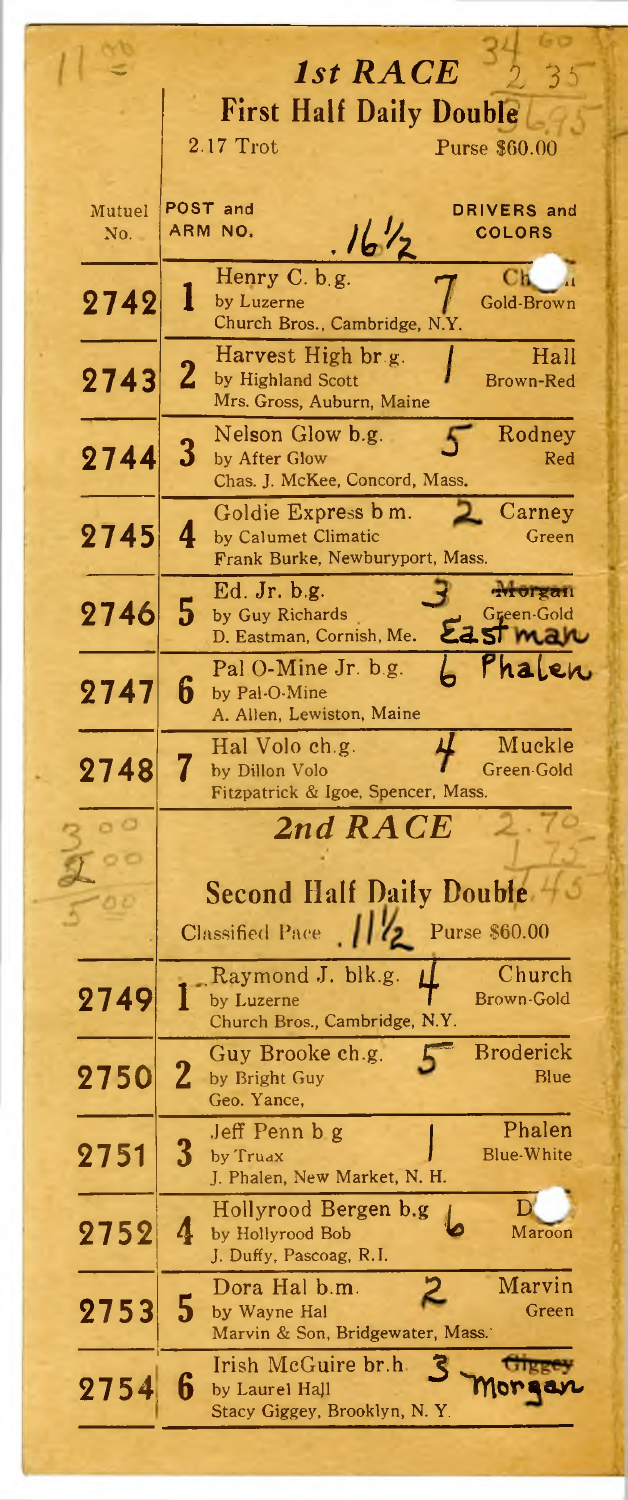| O <sub>C</sub>            |                                                             |
|---------------------------|-------------------------------------------------------------|
|                           | 3rd RACE<br>Free For All Trot                               |
|                           | Purse SSO 00                                                |
| $\Gamma$<br>Mutuel        | <b>POST</b> and<br>DRIVERS and                              |
| No.                       | $10^{1/2}$<br>ARM NO.<br><b>COLORS</b>                      |
|                           | Isola's McElwyn b.g.<br>Phalen                              |
| ۱5                        | Á<br>1<br>by Mr. McElwyn<br><b>Blue-White</b>               |
|                           | J. L. Phalen, New Market, N. H.                             |
| 2756                      | Lu Barrient b.g.<br>Carney<br>2                             |
|                           | by Lu Princeton<br>Green<br>Nate Smith, Lowell, Mass.       |
|                           | <b>Mr.</b> Harry Hanover b.h.<br>Rodney                     |
| 2757                      | 3<br>by The Great Volo<br>Red                               |
|                           | James Young, Quincy, Mass.                                  |
| 2758                      | Volo Mae b.m.<br>Muckle<br>4<br>by Peter Volo<br>Green-Gold |
|                           | J. O'Malley. Suffield, Conn.                                |
|                           | Setzer Hanover b.g.<br>Duffy                                |
| 2759                      | 5<br>by Dillon Volo<br>Maroon<br>John Duffy, Pascoag, R. I. |
|                           |                                                             |
|                           |                                                             |
|                           | <b>4th RACE</b>                                             |
|                           |                                                             |
|                           | $2.17$ Trot<br>Purse \$60.00<br>طال                         |
|                           | <b>HAL VOI</b>                                              |
| 2760                      | Muckle                                                      |
|                           | <b>GOLDIE EXPRESS</b>                                       |
| 2761                      |                                                             |
|                           | Carney                                                      |
|                           | <b>HARVEST HIGH</b><br>3                                    |
| 2762                      | Hall                                                        |
|                           | PAL-O-MINE JR.<br>$\downarrow$                              |
| 2763                      | $\overline{4}$                                              |
|                           |                                                             |
| 2764                      | <b>NELSON GLOW</b><br>5                                     |
|                           | Rodney                                                      |
|                           | <b>TENRY</b><br>6                                           |
| $\overline{\mathbf{2}}$ , | Scratch Church                                              |
|                           | ED. JR.                                                     |
| 2766                      | $\mathcal{Z}$<br>$\overline{7}$<br>Morgan                   |
|                           |                                                             |
|                           |                                                             |
|                           |                                                             |

1

 $\frac{1}{1}$ 

 $\frac{1}{1}$ 

・・・・・ ・・・・

i<br>L

- ・・・・・・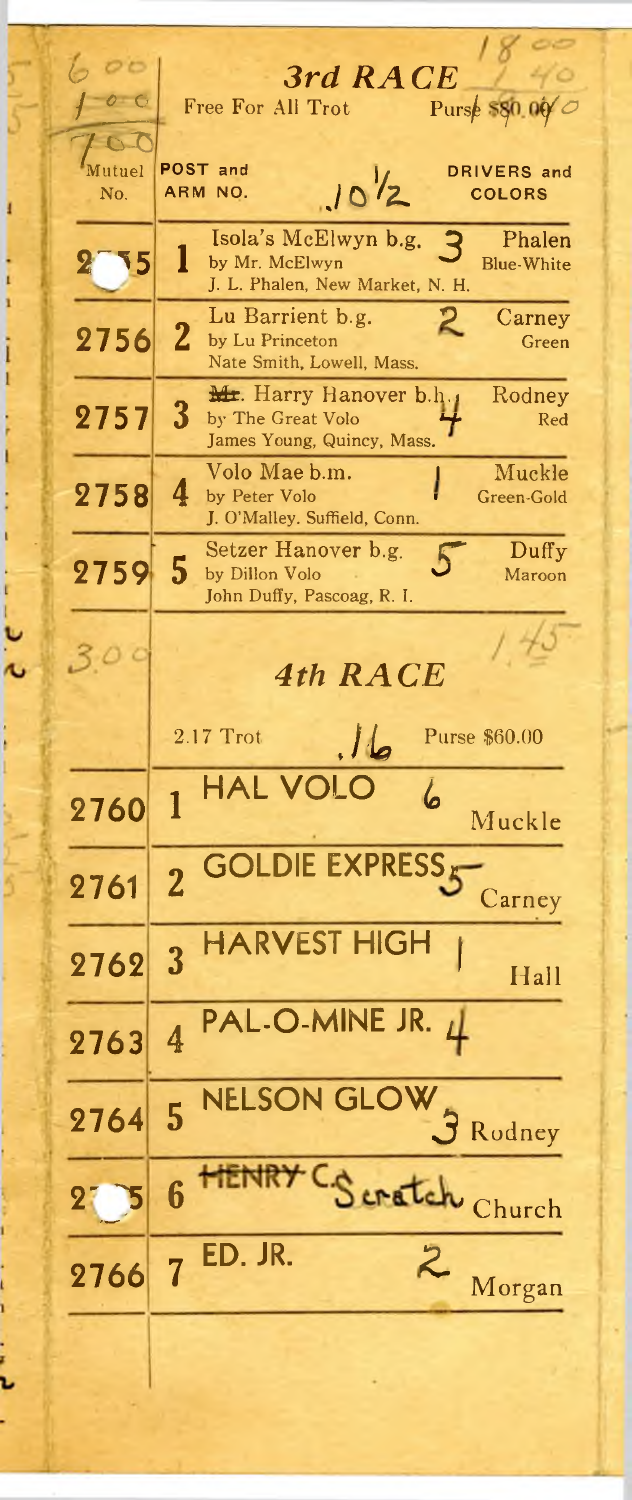|               | 5th RACE<br><b>Classified Pace</b><br><b>Purse \$60.00</b>   |
|---------------|--------------------------------------------------------------|
| Mutuel<br>No. | POST and<br>DRIVERS and<br>. 114<br>ARM NO.<br><b>COLORS</b> |
| 2767          | RAYMONI<br>4<br>$\blacksquare$<br>Church                     |
| 2768          | <b>JEFF PENN</b><br>$\overline{2}$<br>З<br>Phalen            |
| 2769          | <b>DORA HAL</b><br>3<br>Marvin                               |
| 2770          | <b>HOLLYROOD BERGEN</b><br>4<br>6 Haddock Dun                |
| 2771          | <b>IRISH MCGUIRE 2</b><br>5<br>Morgar                        |
| 2772          | <b>GUY BROOKE</b><br>6<br><b>Broderick</b>                   |
|               | 6th RACE<br>Free For All Trot<br>Purse \$80.00<br>08         |
| 2773          | <b>OLO MAE</b><br>Muckle                                     |
| 2774          | <b>ISOLA'S MC ELWYN</b><br>$\overline{2}$<br>Phalen          |
| 2775          | <b>SETZER HANOVER</b><br>3<br>$D$ uffy                       |
| 2776          | <b>LU BARRIENT</b><br>$\overline{4}$<br>Carter               |
| 2777          | 5 MR. HARRY HANOVER<br>Rodney<br>2.                          |
|               |                                                              |

23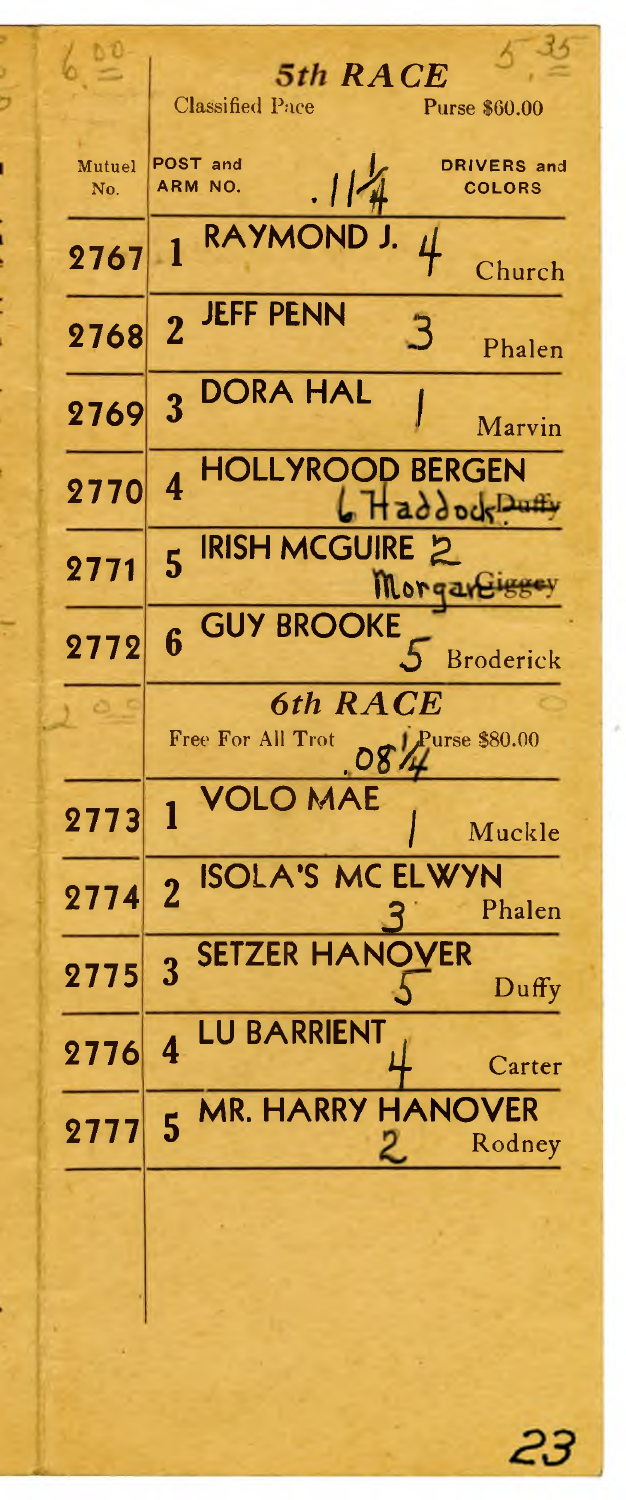| 00            | 7th RACE                                                                                                 |
|---------------|----------------------------------------------------------------------------------------------------------|
|               | 2.17 Trot<br><b>Purse \$60.00</b>                                                                        |
| Mutuel<br>No. | <b>POST and</b><br><b>DRIVERS</b> and<br>15'4<br>ARM NO.<br><b>COLORS</b>                                |
| 2778          | Harvest High br.g.<br>Hall<br>ı<br>by Highland Scott<br><b>Brown-Red</b><br>Mrs. Gross, Auburn, Maine    |
| 2779          | Ed. Jr. b.g.<br>Morgan<br>З<br>2<br>by Guy Richards<br>Green-Gold<br>D. Eastman, Cornish, Me.            |
| 2780          | Hal Volo ch.g.<br>Muckle<br>5<br>3<br>by Dillon Volo<br>Green Gold<br>Fitzpatrick & Igoe, Spencer, Mass. |
| 2781          | Pal.O-Mine Jr. b.g.<br>4<br>by Pal-O-Mine<br>A. Allen, Lewiston, Maine                                   |
| 2782          | Church<br>Недру С. о. д.<br>5<br>by Luzerne<br><b>Gold-Brown</b><br>Church Bros., Cambridge, N.Y.        |
| 2783          | Nelson Glow b.g.<br>Rodney<br>6<br>by After Glow<br>Red<br>Chas. J. McKee, Concord, Mass.                |
| 2784          | Goldie Express b m.<br>Carney<br>7<br>by Calumet Climatic<br>Green<br>Frank Burke, Newburyport, Mass.    |
|               | 8th RACE                                                                                                 |
|               | <b>Classified Pace</b><br>Purse \$60.00                                                                  |
| 2785          | Raymond J. blk.g.<br>Church<br>by Luzerne<br>Brown-Gold<br>Church Bros., Cambridge, N.Y.                 |
| 2786          | Duffy<br>Hollyrood Bergen b.g.<br>$\mathbf 2$<br>by Hollyrood Bob<br>Maroon<br>J. Duffy, Pascoag, R.I.   |
| 2787          | Phalen<br>Jeff Penn b g<br>3<br>by Truax<br><b>Blue-White</b><br>J. Phalen, New Market, N. H.            |
| 2788          | Dora Hal b.m.<br>Marvin<br>4<br>by Wayne Hal<br>Green<br>Marvin & Son, Bridgewater, Mass.                |
| 2789          | <b>Broderick</b><br>Guy Brooke ch.g.<br>5<br>by Bright Guy<br>Blue<br>Geo. Yance,                        |
| 2790          | Giggey<br>Irish McGuire br.h<br>6<br>by Laurel Hall<br>Stacy Giggey, Brooklyn, N. Y                      |